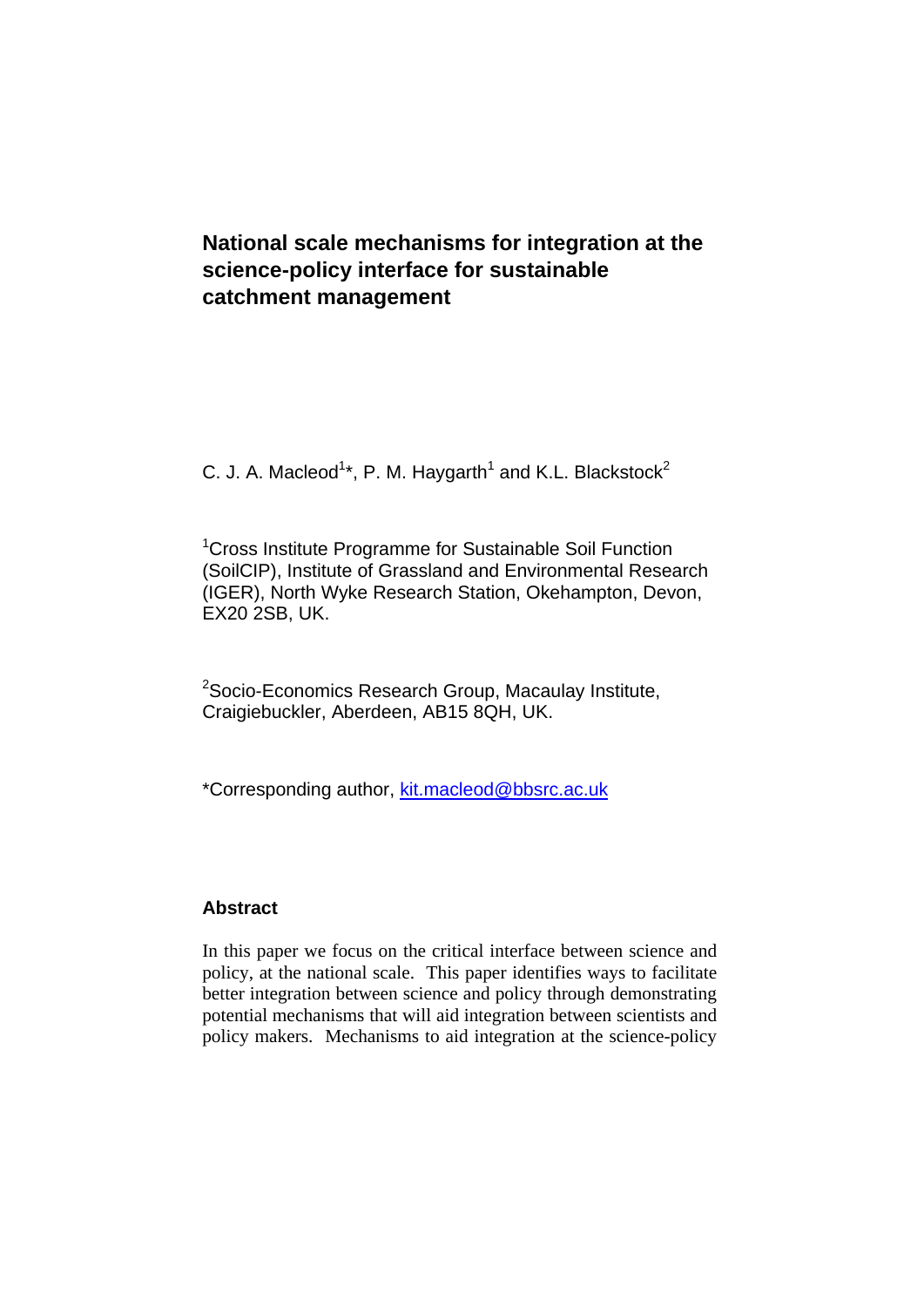interface can be classed as 'opening up' and 'closing down'. To enable robust policy making there is need for a participatory process that enables 'opening up' the science-policy discourse to a range of expertise, value positions and modes of thinking. There is also a need for 'closing down' type activities that assist the decision making process by cutting through large amounts of often uncertain, complementary and conflicting evidence. In this paper we provide an example of an 'opening up' mechanism and a 'closing down' mechanism. The former is centred around a 'coordination role' that the authors of this paper provide to the Government of England and Wales (Department for Environment, Food and Rural Affairs (Defra)) and the later example is based on a recently produced diffuse pollution 'user manual' that links our scientific knowledge of the cost effectiveness of a wide range of diffuse pollution mitigation methods to reduce the impact of agriculture on surface water status with national scale policy instruments. Effective two-way communication between researchers and governmental science and policy staff is vital if we are to move towards transparent and robust evidence based policy making.

#### **Introduction**

In this paper we focus on the critical interface between science and policy, at the national scale. The need for increased integration between scientific communities and policy makers has been highlighted (Funtowicz and Ravetz, 1993). There is also an urgent need for greater integration between policies, the natural and social science evidence base and their implementation to achieve sustainable catchment management (Macleod et al., 2007). The need to integrate intellectual and practical efforts of scientific communities and policy makers at the EU scale in support of Water Framework Directive (WFD) (2000/60/EC) implementation has been discussed by Quevauviller *et al*. (2005). Since the WFD is implemented at the member state scale it has generated a need for a critical interface between member state governmental departments and the scientific communities that they rely upon to direct and support their policies through the generation of an 'evidence base'. The authors conclude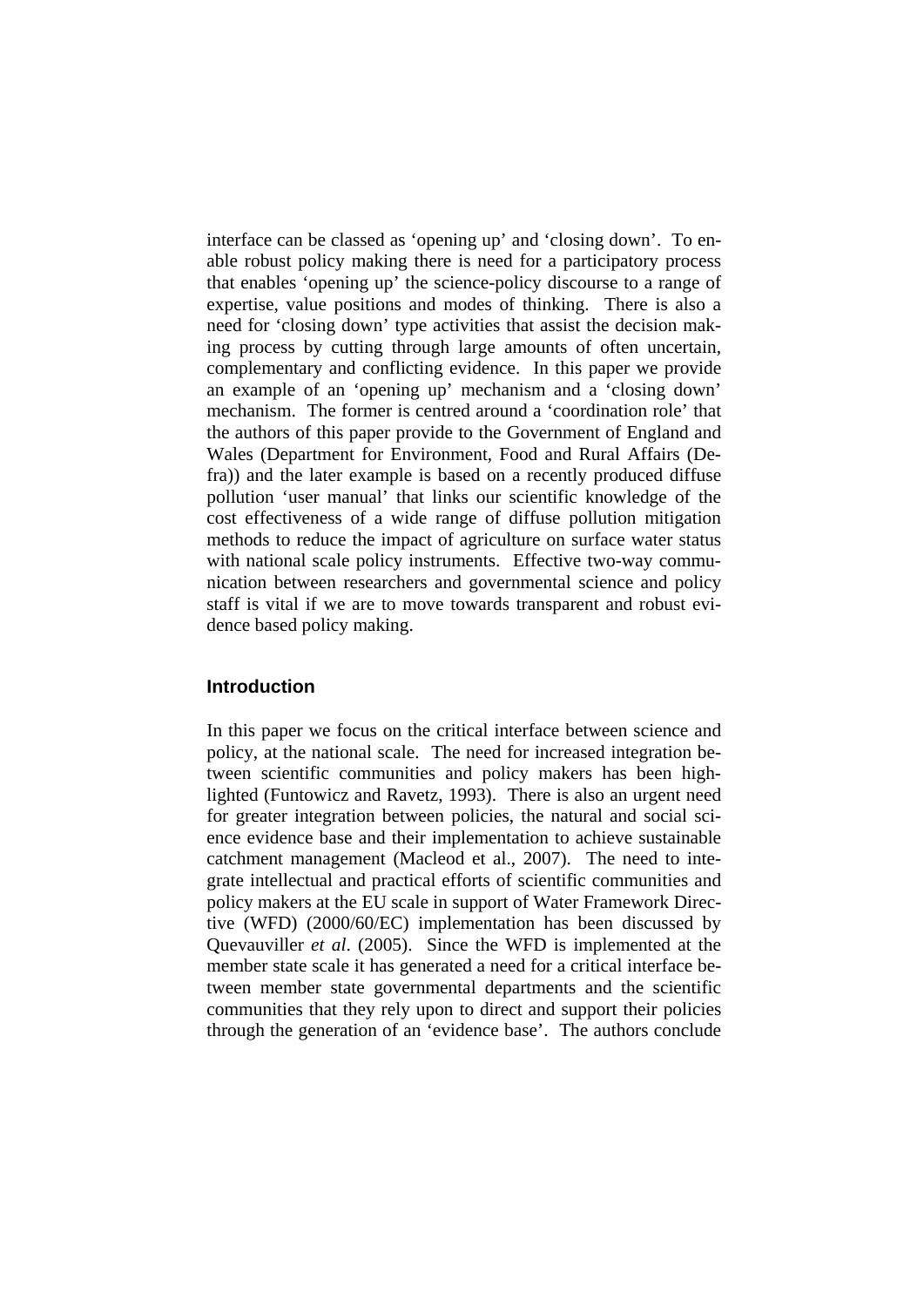that the lack of clear coordination mechanisms at EU and member state levels has led, in part, to policy research needs not being communicated to the scientists and research outputs not reaching or being used by policy makers. Other factors impeding the sciencepolicy interaction include differential cultures, expressed in different discourses; different timetables; different standards for measuring excellence and different forms of accountability (de Jong, 1999). This paper is focussed on identifying ways to facilitate better integration between science and policy through demonstrating potential mechanisms that will aid integration between scientists and policy makers at the national scale. As such, these mechanisms are examples of the move towards deliberative policy making (Hajer and Wagenaar, 2007).

In Europe, there has been a drive in environmental research programmes to bridge the science-policy interface through integrative research e.g. (Fry, 2001; Pohl, 2005; Tress et al., 2005; Tress et al., 2007). Integrative research covers both interdisciplinary and transdisciplinary research projects and has been defined by Winder (2003). Interdisciplinary projects involve crossing the subject boundaries of multiple academic disciplines to create new knowledge and achieve a common research goal. Transdisciplinary projects involve non-academic participants such as policy makers, as well as academic researchers from multiple disciplines to create new knowledge and answer a common question. Barriers to integrative research include: additional time required for integration, challenges of coping with different academic traditions and the geographic distances between researchers (Tress et al., 2007). Pohl (in press) recently asked if transdisciplinary research was a valuable means to address the science-policy interface? The authors found that transdisciplinary research projects can be categorised as either reorganising knowledge according to the perceived interest of the audience or co-production of knowledge through greater interaction. The later is more useful for policy development especially when multiple policy cultures need to be involved e.g. climate change and sustainable catchment management. In the UK, there has been a growing awareness of the need to bridge the science-policy interface. A workshop in 2005 addressed two key questions: how do we improve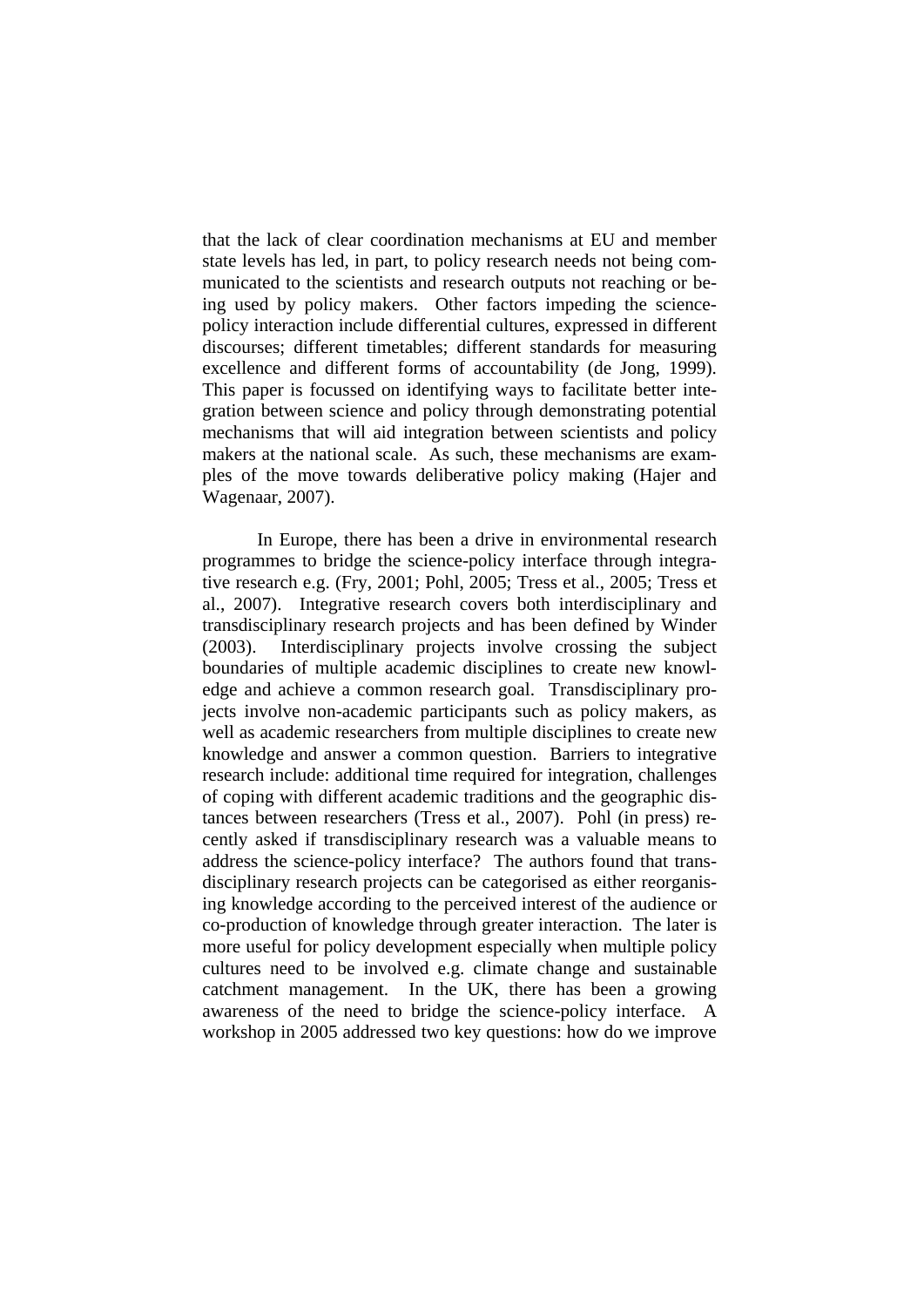the linkages between policy needs and research programmes; and, how do we enhance the accessibility of scientific knowledge to policy makers? (Science meets Policy, 2006). In summary, it was recognised that significant efforts from both the science and policy sides was required to enable a more effective and robust interface.

Mechanisms to aid integration at the science-policy interface can be classed as 'opening up' and 'closing down'. To enable robust policy making there is need for a participatory process that enables 'opening up' the science-policy discourse to a range of expertise, value positions and modes of thinking. This helps ensure scientists and decision makers are fully informed of all the scientific and societal options. The drive towards 'evidence based' policy will benefit from this 'opening up' process as it should provide greater transparency and accountability in decision making.

There is also a need for 'closing down' type activities that assist the decision making process by cutting through large amounts of often uncertain, complementary and conflicting evidence. A scientific knowledge based approach is required that acknowledges the complexity of the science and the science-policy interface and the uncertainties associated with the chosen approach (van den Hove, 2000). Both 'opening up' and 'closing down' processes are shaped by power relationships (Fischer, 2000). The balance required between 'opening up' and 'closing down' type appraisals in participatory multi-criteria analysis has been recently explored by Stirling (2006).

To aid national scale integration at the science-policy interface, we provide an example of an 'opening up' mechanism and a 'closing down' mechanism. The former is centred around a 'coordination role' that the authors of this paper provide to the Government of England and Wales (Department for Environment, Food and Rural Affairs (Defra)) and the later example is based on a recently produced diffuse pollution 'user manual' that links our scientific knowledge of the cost effectiveness of a wide range of diffuse pollution mitigation methods to reduce the impact of agriculture on surface water status with national scale policy instruments.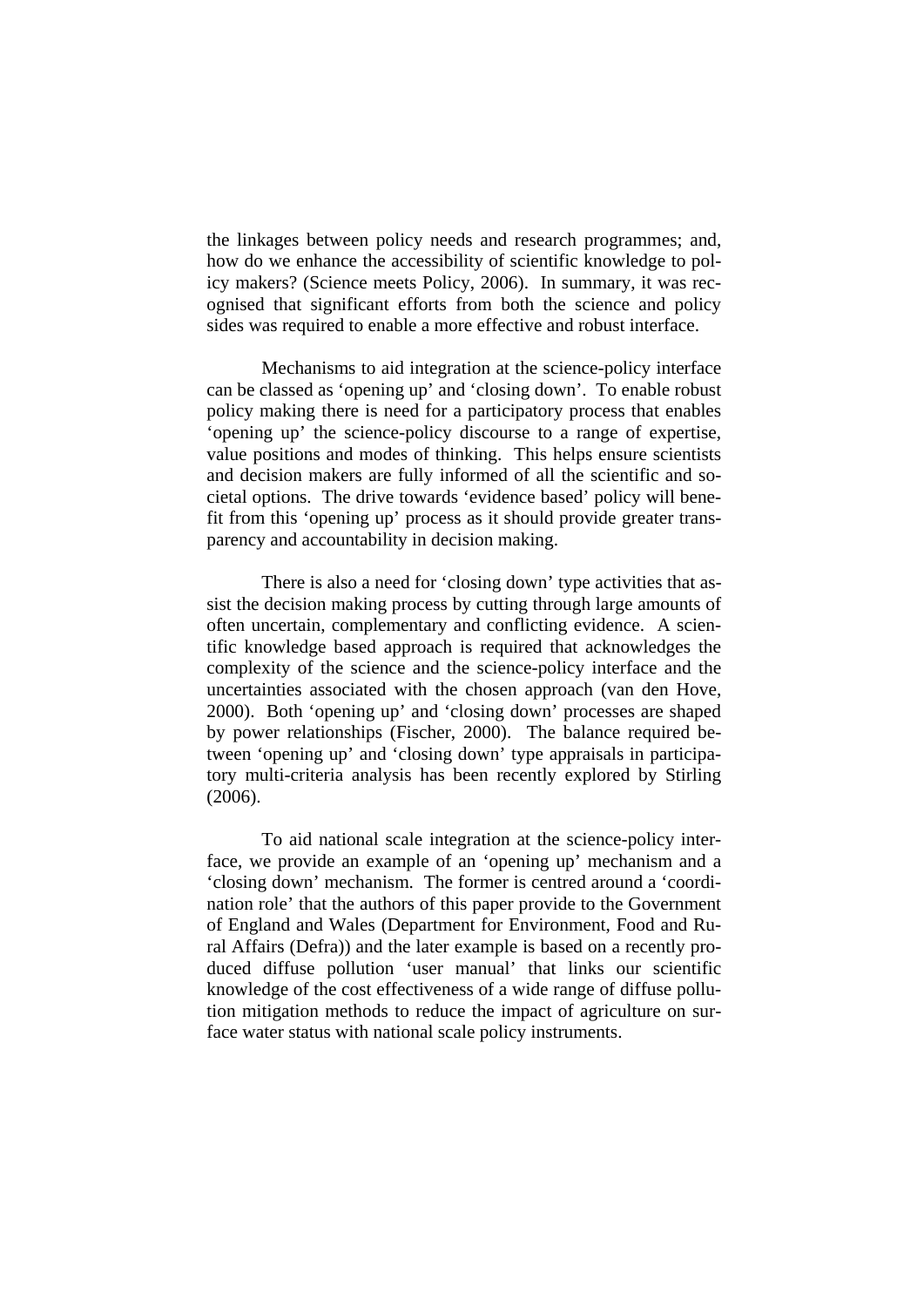#### **'Opening up' mechanism: Sustainable water management coordination role**

Our primary aim is to enable effective coordination and communication between the relevant scientific disciplines (e.g. hydrology, biogeochemistry, landscape management, economics and sociology) and between Defra science and policy staff involved in assessing and managing agriculture's impact on water resources at farm, catchment and national scales. We have established forums (physical and virtual) where research scientists and policy makers can inform each other of their work on assessing and managing the risks of agriculture on sustainable water management and their research and policy requirements. An online blog, including podcasts from our workshops, allows the wider scientific and policy communities to keep abreast of recent developments. The advantage of a blog approach is that it is interactive and invites live and evolving feedback. National and international workshops will examine our knowledge of the sources, pathways, impacts and management of agriculture on water resources in light of climate change. These workshops will bring together advances in several scientific disciplines to allow participants to assess the status and further research requirements for integrated water management. Thus, these online and face to face deliberative spaces provide an opportunity to identify, debate and examine alternative perspectives, leading to a deeper engagement with the 'evidence' required for policy making.

### **'Closing down' mechanism: Diffuse pollution 'user manual'**

To aid policies on the management of diffuse pollution to inland and estuarine water bodies we have recently contributed to an assessment of the cost effectiveness of a wide range of diffuse pollutant (N, P, FIO and sediments) mitigation methods (Haygarth, 2003) and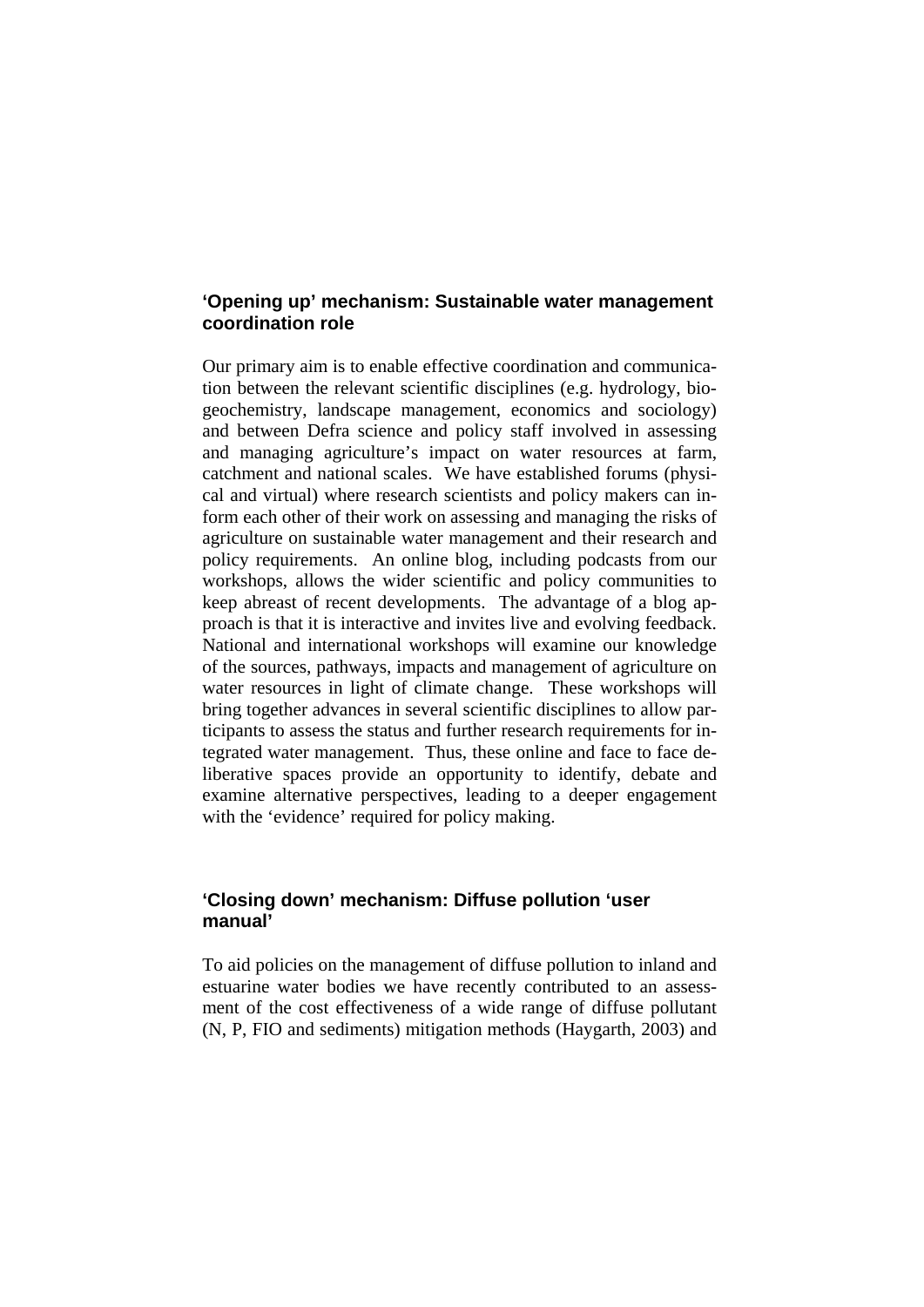linked these to a series of policy measures to enable policy makers to explore the cost effectiveness of policy scenarios (Cuttle et al., 2007). Each method has a description, rational for adoption and means of reduction, mechanism of action, potential for applying the mechanism, practicalities of adoption, costs, effectiveness and other benefits or risks of pollution swapping. The method also highlights the areas of scientific uncertainty. To enable effectiveness and costs to be assessed, model farm systems were set for average UK climatic conditions on clay loam and sandy loam soils. These model farm systems included: arable, arable with manure, dairy, suckler beef, broiler and breeding pig (indoor and outdoor). Thus, this mechanism distils scientific knowledge into a product that can support decisions by policy makers by advising on suitable combinations of policy instruments to meet their goals.

### **Linkages between 'Opening up' and 'Closing down' mechanisms**

There is an urgent need to create stronger and more transparent linkages between 'opening up' and 'closing down' mechanisms at the science-policy interface. Policy makers need to involve the research community throughout the policy cycle and to enable integration between a growing number of science-policy review cycles and the setting of future research priorities. Additional 'closing down' mechanisms that aim to distil the current state of knowledge of particular socio-ecological processes into decision support tools that are linked to policy decisions that are timely and transparent are required. Effective two-way communication between researchers and governmental science and policy staff is vital if we are to move towards transparent and robust evidence based policy making.

This paper has highlighted the need for improved integration at the science-policy interface and provided two examples of national scale activities in the UK. The examples highlight the need to have a balance between 'opening up' and 'closing down' activities. 'Opening up' and 'closing down' processes are interlinked but often in tension with one another. 'Closing down' mechanisms are more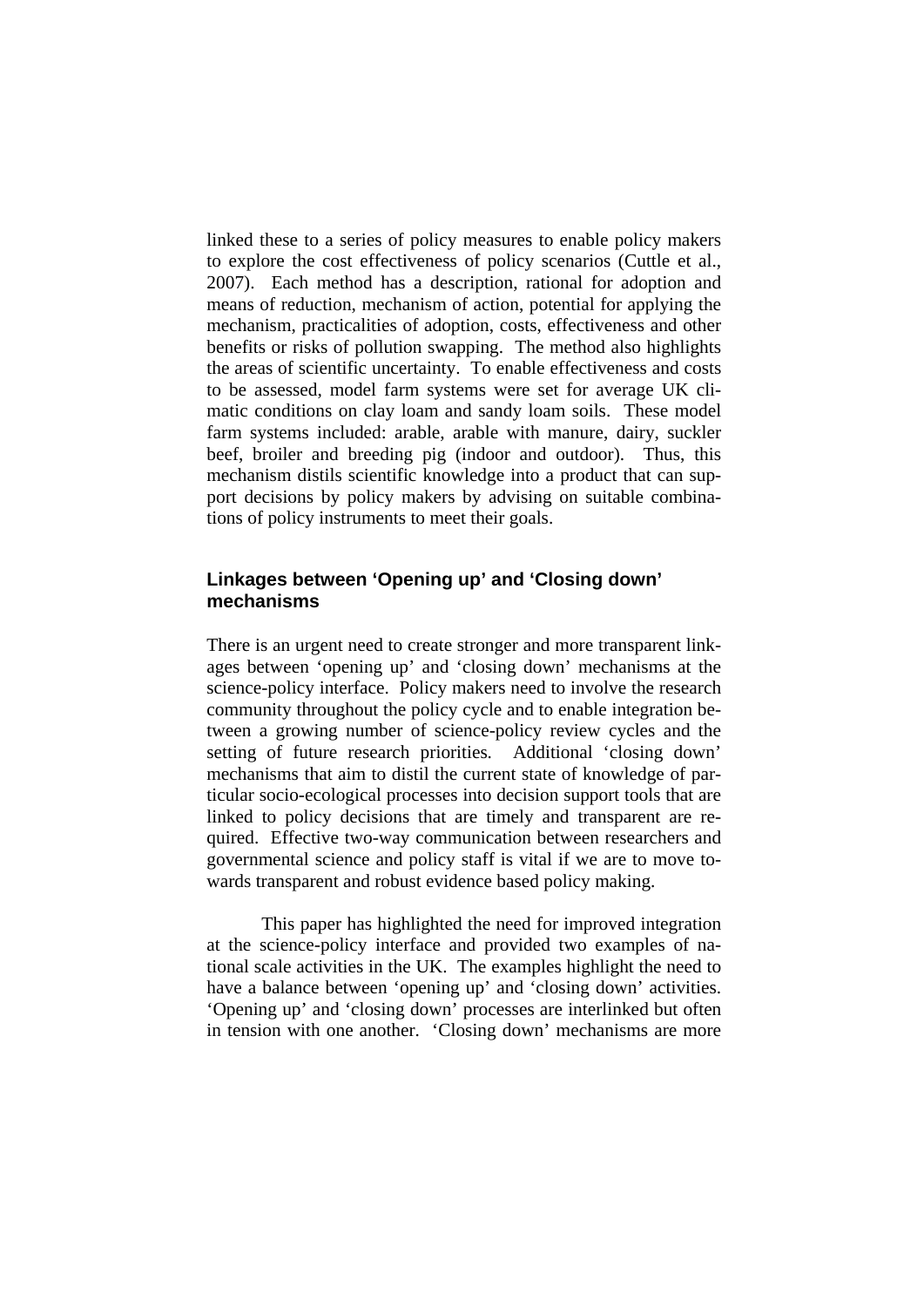likely to be perceived as legitimate if they recognise the multiple perspectives that deliberation encourages. However, it is difficult to distil these perspectives into elegant and/or practical solutions that are easily communicated by policy makers to operational staff. Furthermore, implementation of policy generates a range of further challenges to be tackled in partnership between scientists, policy makers and society. Evaluation of such mechanisms can help contribute to regenerative, not degenerative, institutions (Schneider and Ingram, 1997).

#### **References**

- Cuttle, S.P., C.J.A. Macleod, D.R. Chadwick, D. Scholefield, P.M. Haygarth, P. Newell-Price, D. Harris, M.A. Shepherd, B.J. Chambers, and R. Humphrey. 2007. An Inventory of Methods to Control Diffuse Water Pollution from Agriculture (DWPA): User manual ES0203. Defra, London.
- Fischer, F. 2000. Citizens, Experts, and the Environment Duke University Press, Durham and London.
- Fry, G.L.A. 2001. Multifunctional landscapes towards transdisciplinary research. Landscape and Urban Planning 57:159-168.
- Funtowicz, S.O., and J.R. Ravetz. 1993. Science for the post-normal age. Futures 25:739-755.
- Haygarth, P.M. 2003. Cost Curve Assessment of Phosphorous Mitigation Options Relevant to UK Agriculture. DEFRA report PE0203.
- Macleod, C.J.A., D. Scholefield, and P.M. Haygarth. 2007. Integration for sustainable catchment management. Science of The Total Environment 373:591- 602.
- Pohl, C. From science to policy through transdisciplinary research. Environmental Science & Policy In Press, Corrected Proof.
- Pohl, C. 2005. Transdisciplinary collaboration in environmental research. Futures 37:1159-1178.
- Quevauviller, P., P. Balabanis, C. Fragakis, M. Weydert, M. Oliver, A. Kaschl, G. Arnold, A. Kroll, L. Galbiati, J.M. Zaldivar, and G. Bidoglio. 2005. Sciencepolicy integration needs in support of the implementation of the EU Water Framework Directive. Environmental Science & Policy 8:203-211.
- Science meets Policy. 2006. Next Steps for an Effective Science-Policy Interface, report from a workshop 23-25th November 2005. TheKnowledgeBridge for Defra, London.
- Stirling, A. 2006. Analysis, participation and power: justification and closure in participatory multi-criteria analysis. Land Use Policy 23:95-107.